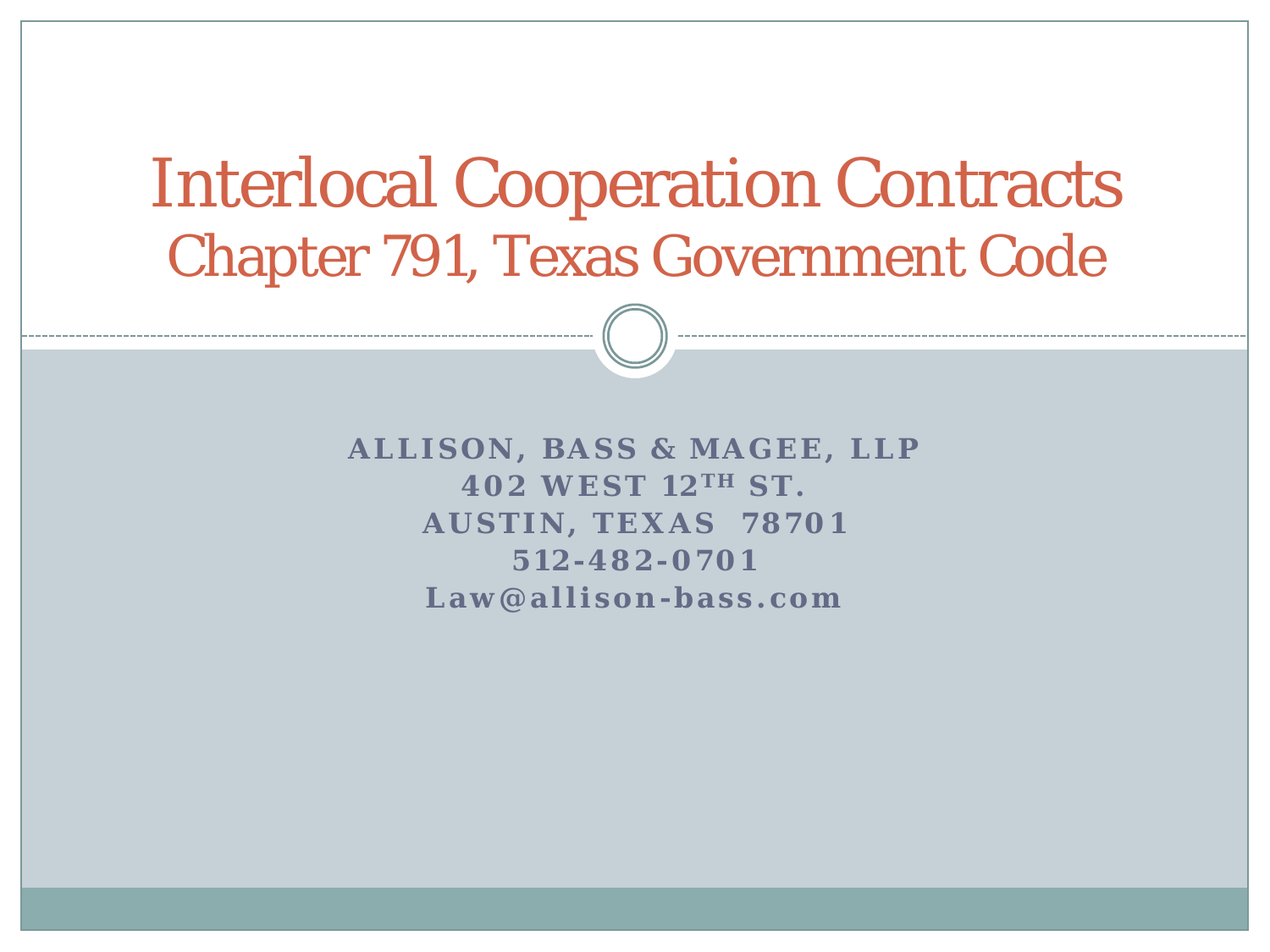### Purpose of Interlocal Agreements

- § 791.001. PURPOSE. The purpose of this chapter is to increase the efficiency and effectiveness of local governments by authorizing them to contract, to the greatest possible extent, with one another and with agencies of the state.
	- An interlocal agreement must be between another local governmental entity, (including public corporations created by a local government), the state, or an agency of the state.
		- $\blacktriangleright$  It cannot be with a private organization.
		- $\times$  Both sides of the agreement must have legal authority to engage in the contracted procedure.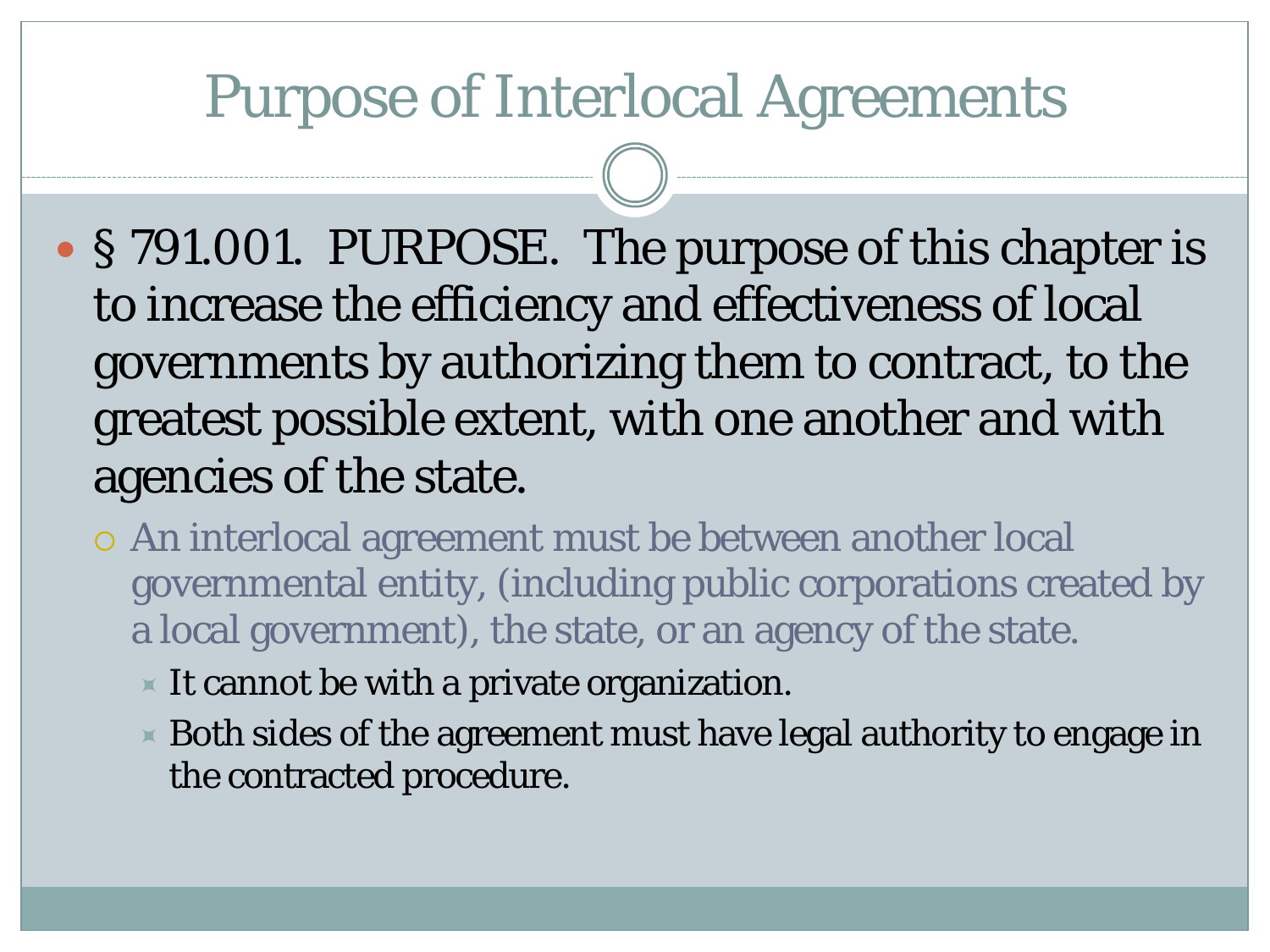### Governmental Functions

### Subject to Interlocal Contract-791.003 Gov't Code

- Administrative, Governmental Functions and Services include:
	- Administrative Functions, including tax assessment and collection, personnel services, purchasing, records management, data processing, warehousing, equipment repair and printing.
	- Police protection and detention services
	- o fire protection;
	- streets, roads, and drainage;
	- public health and welfare;
	- parks and recreation;
	- library and museum services;
	- records center services;
	- waste disposal;
	- planning;
	- o engineering;
	- administrative functions;
	- public funds investment;
	- comprehensive health care and hospital services; or
	- other governmental functions in which the contracting parties are mutually interested.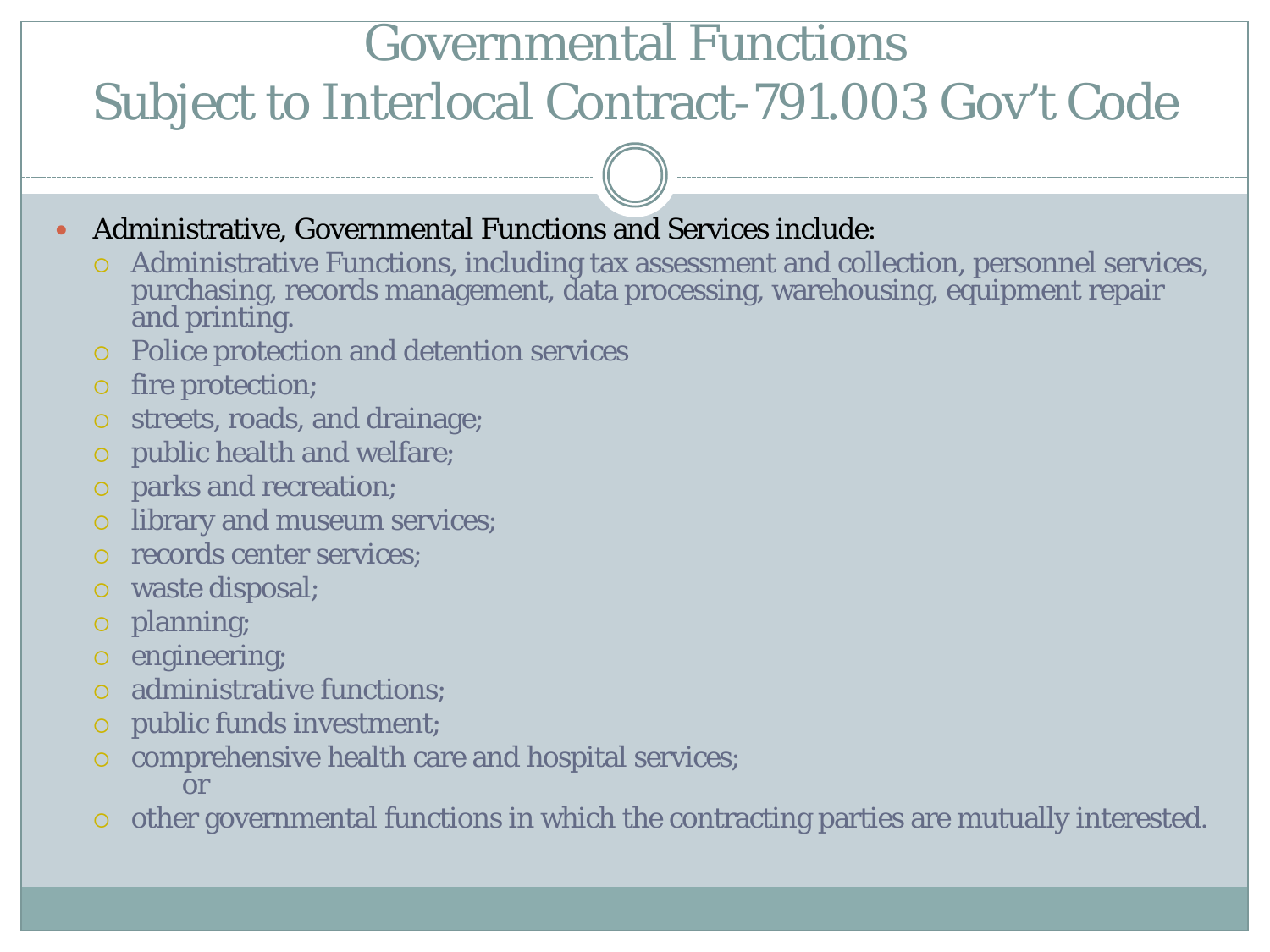## An Interlocal Contract Must:

- Be authorized by state law for all parties to the Contract.
- State the purpose, terms, rights and duties of the contracting parties.
- Specify that each party paying for the performance of a function or service must make those payments from current revenues available to the party.
- Payment must be in an amount that fairly compensates the performing party for the service or function performed.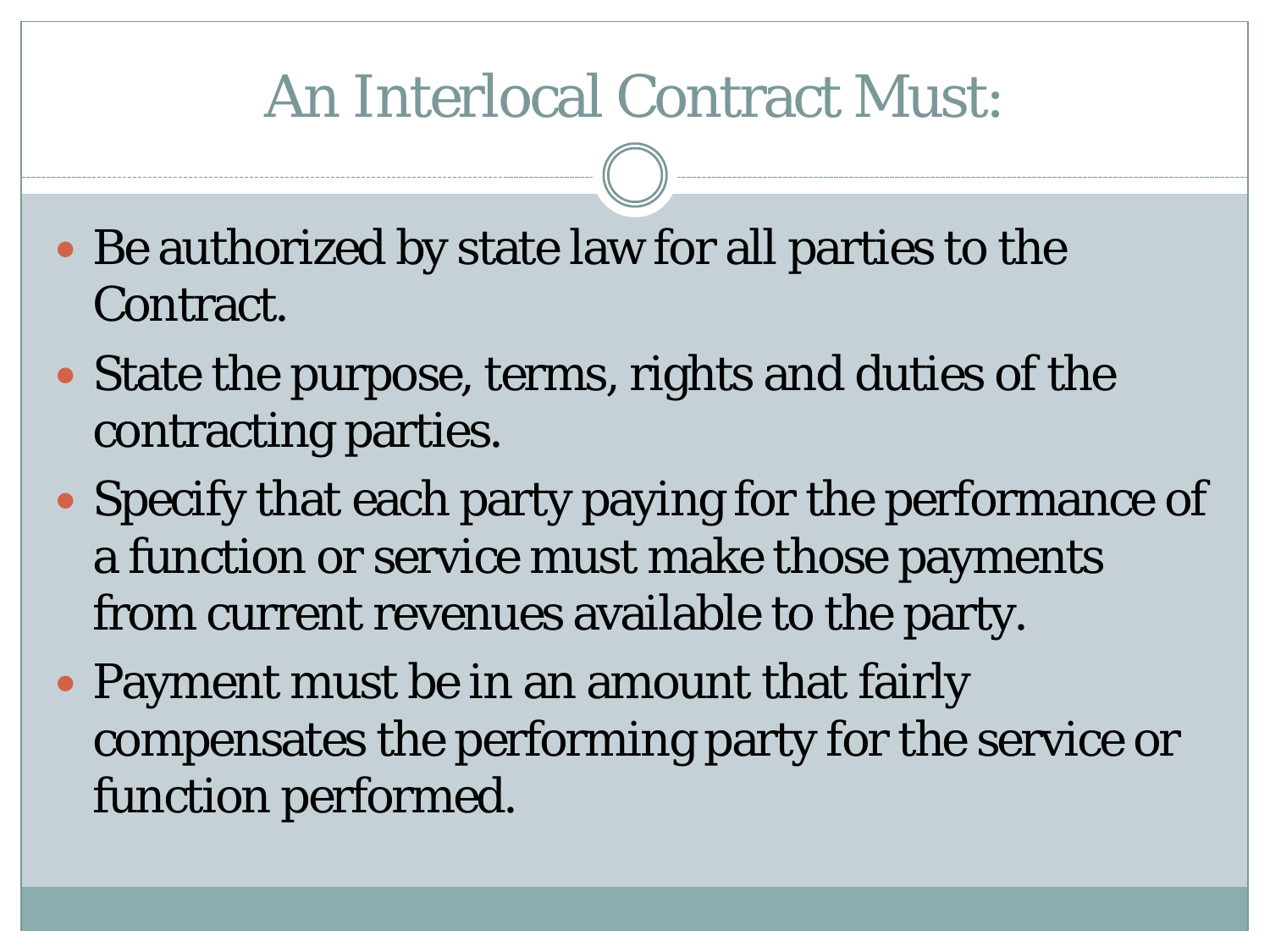## An Interlocal Contract May/May Not:

- Be renewed annually (provision may be made for longer terms).
- May not use an Interlocal to avoid competitive bidding, or purchasing engineering or architectural services.
- May not alter the immunities or limitations on damages contained in the Tort Claims Act, but the parties may assign responsibility for civil liability arising from the performance of the function contracted for as they may agree.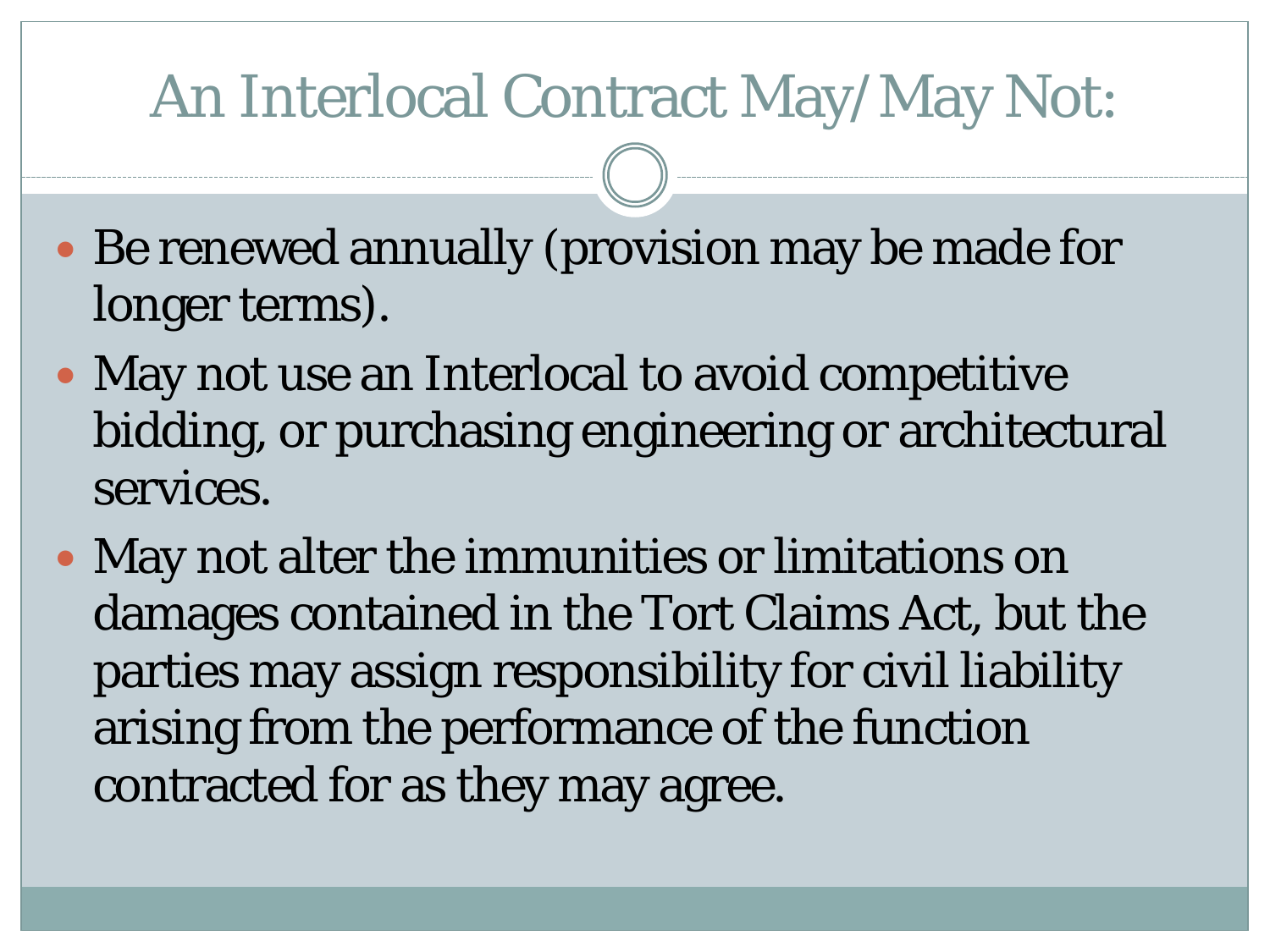## Administration of Interlocal Contracts

- Parties may establish a joint administrative agency or designate one of the parties to administer the contract functions.
	- $\circ$  Or contract with an exempt,  $501(c)$  organization to provide administrative services.
	- $\circ$  Any property held by the administrative agency, or 501 $(c)$ organization used to provide the service or function is tax exempt.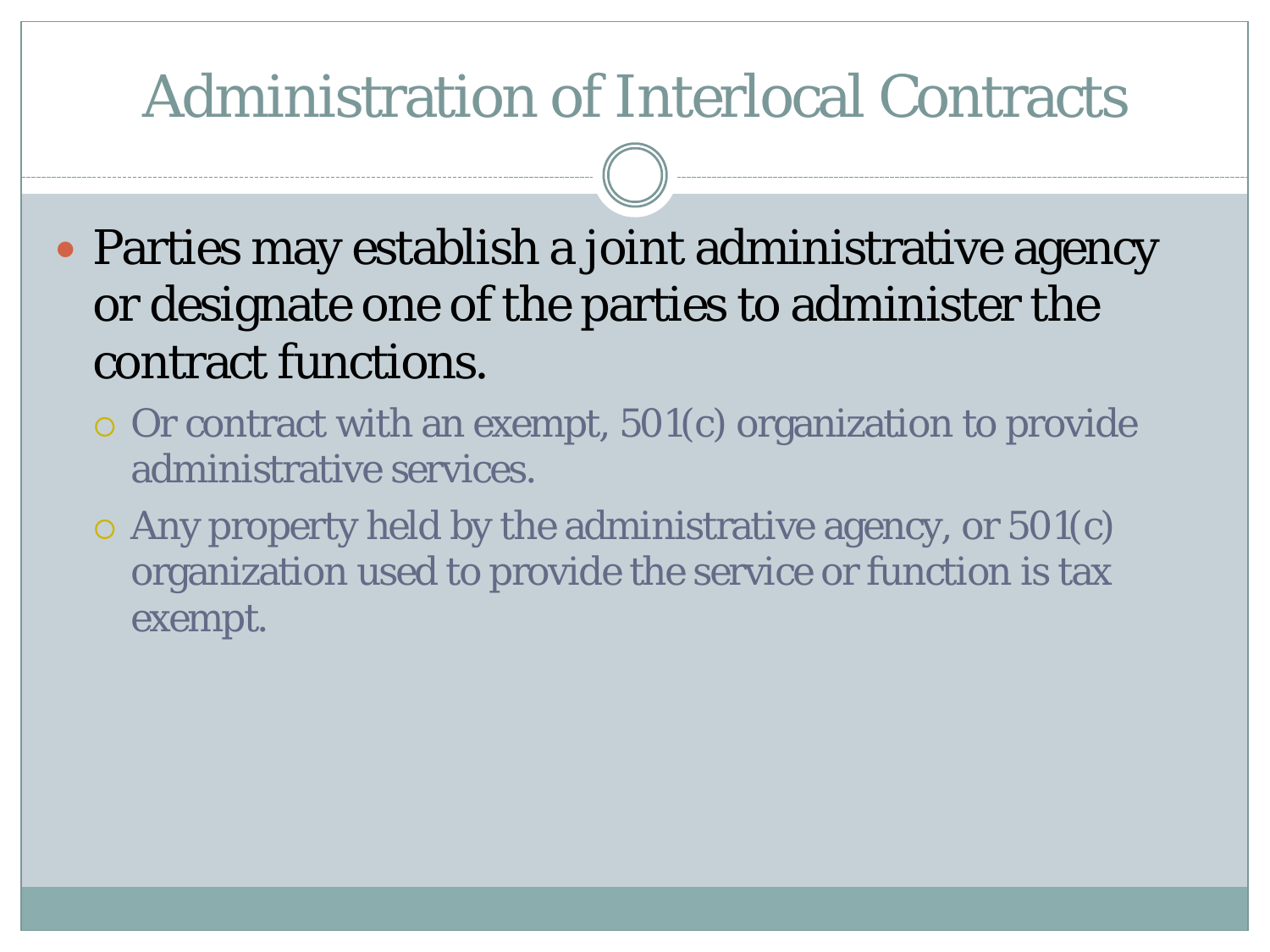#### *Limitations on Counties to Interlocal Contracts*

- *BEFORE beginning a project to construct, improve or repair a building, road, or other facility under an Interlocal Contract, the Commissioners Court MUST give specific written approval for the project in a document OTHER than the Interlocal Contract itself, and in that separate document*
	- *Describe the type of project to be undertaken and*
	- *Identify the project location.*
- *Without such prior consent, County may not accept payment, and County is liable for any amounts paid, if the County begins the project without the separate approval, or payment is made before the project is begun.*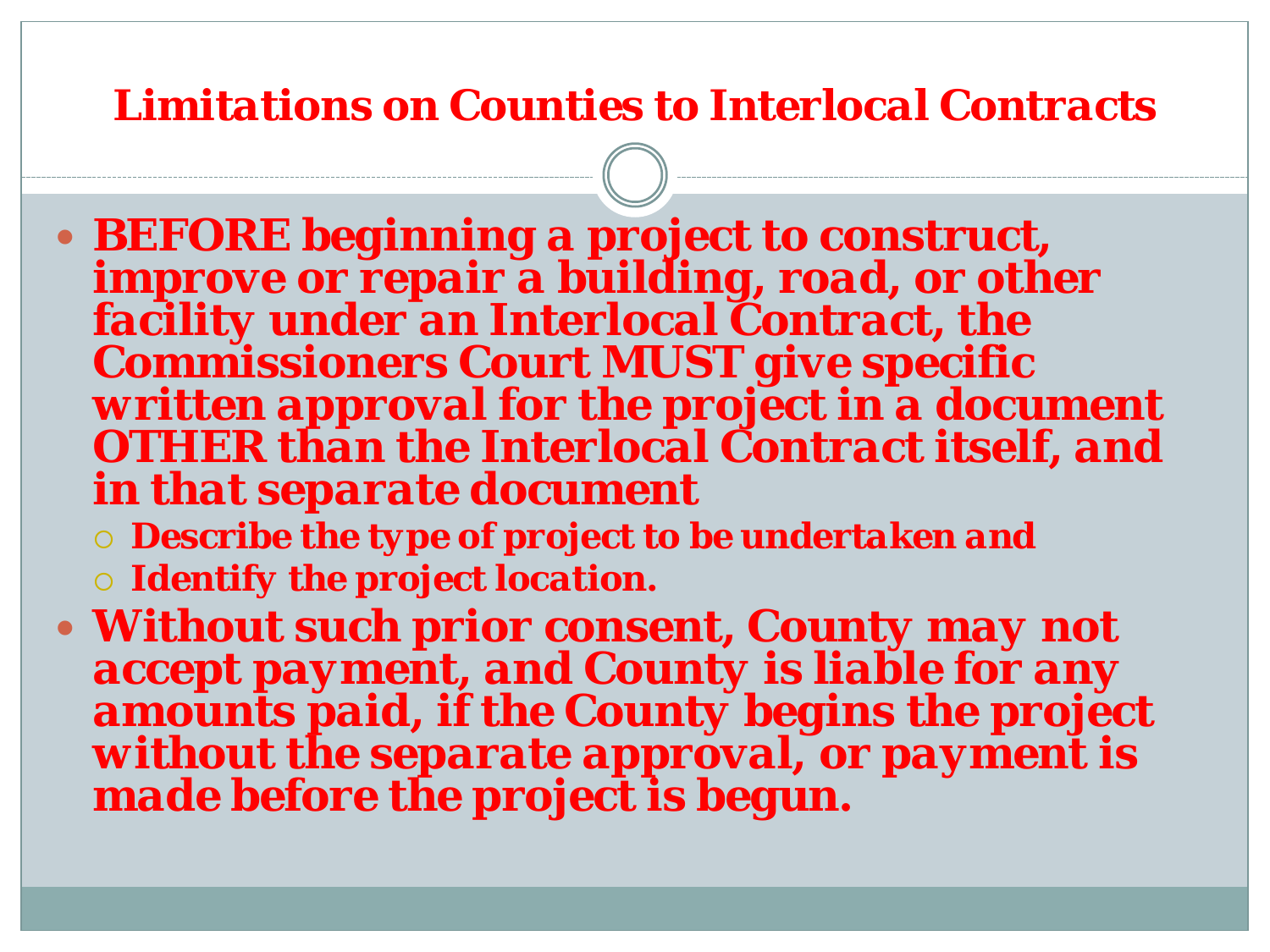# Specific Contracting Authority

### • Regional Jails

- Purchasing Entities for goods and services
- Water Supply and Wastewater Treatment Facilities
- Emergency Assistance Agreements
- Joint Road Construction and Improvements
- Regional Record Centers
- Health Care and Hospital Services
- Transportation Infrastructure
	- City Streets or alleys
	- State Highways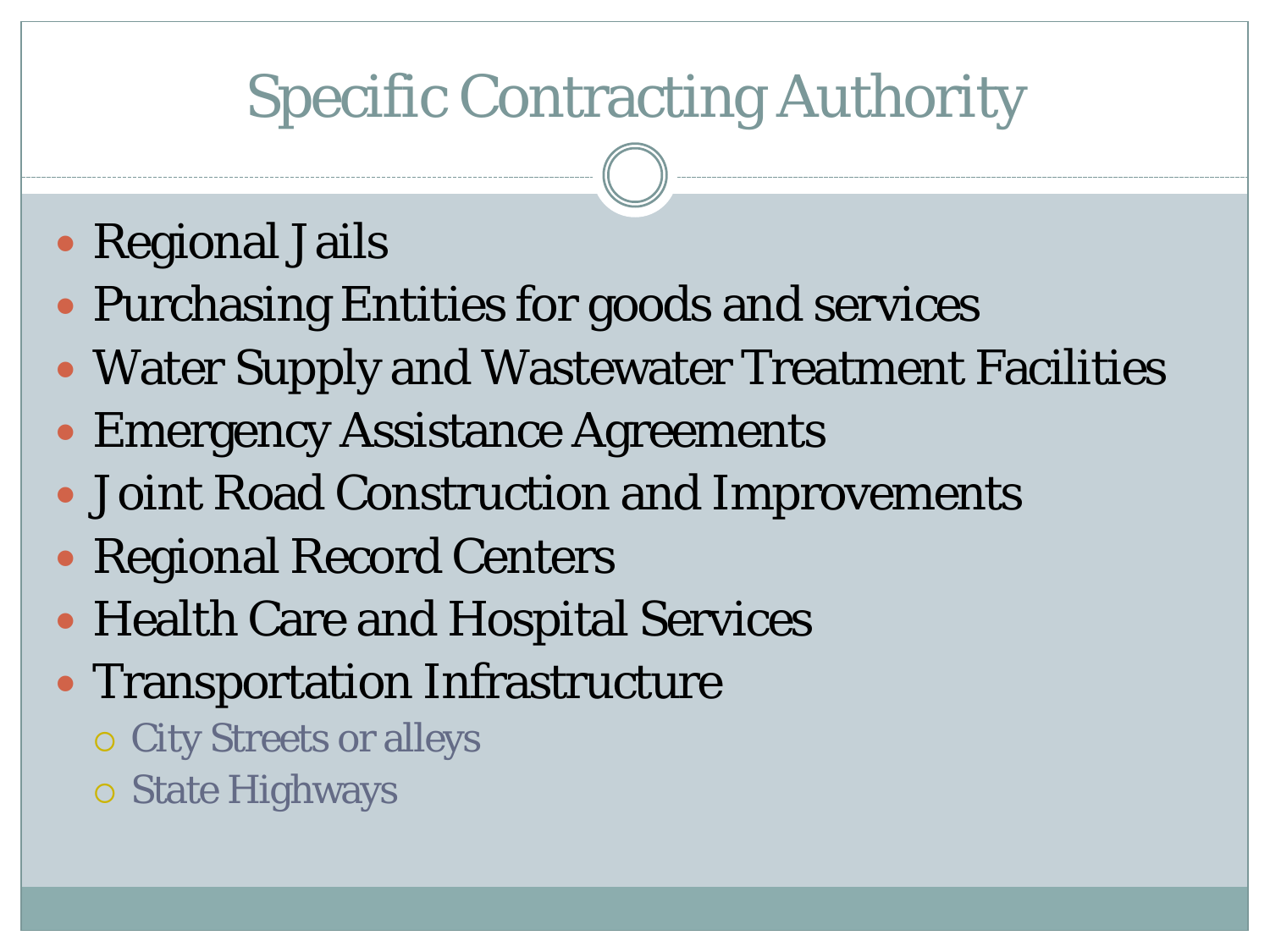### Fair Compensation

- Act was amended in 1989 to require fair compensation. That requires there to be an actual exchange of value, i.e. money, or something of value flowing from the recipient of the service or function to the performing party.
	- City provides the materials and County the equipment and labor DOES NOT provide fair value to the County. The City has to buy the materials anyway to repair the street, but is getting the equipment and labor for free.
	- County should have a fair rate for use of county labor and equipment for Interlocals that City, ISD, Water District, etc. must pay for county labor and equipment. Rate should essentially meet counties real cost of making assets available.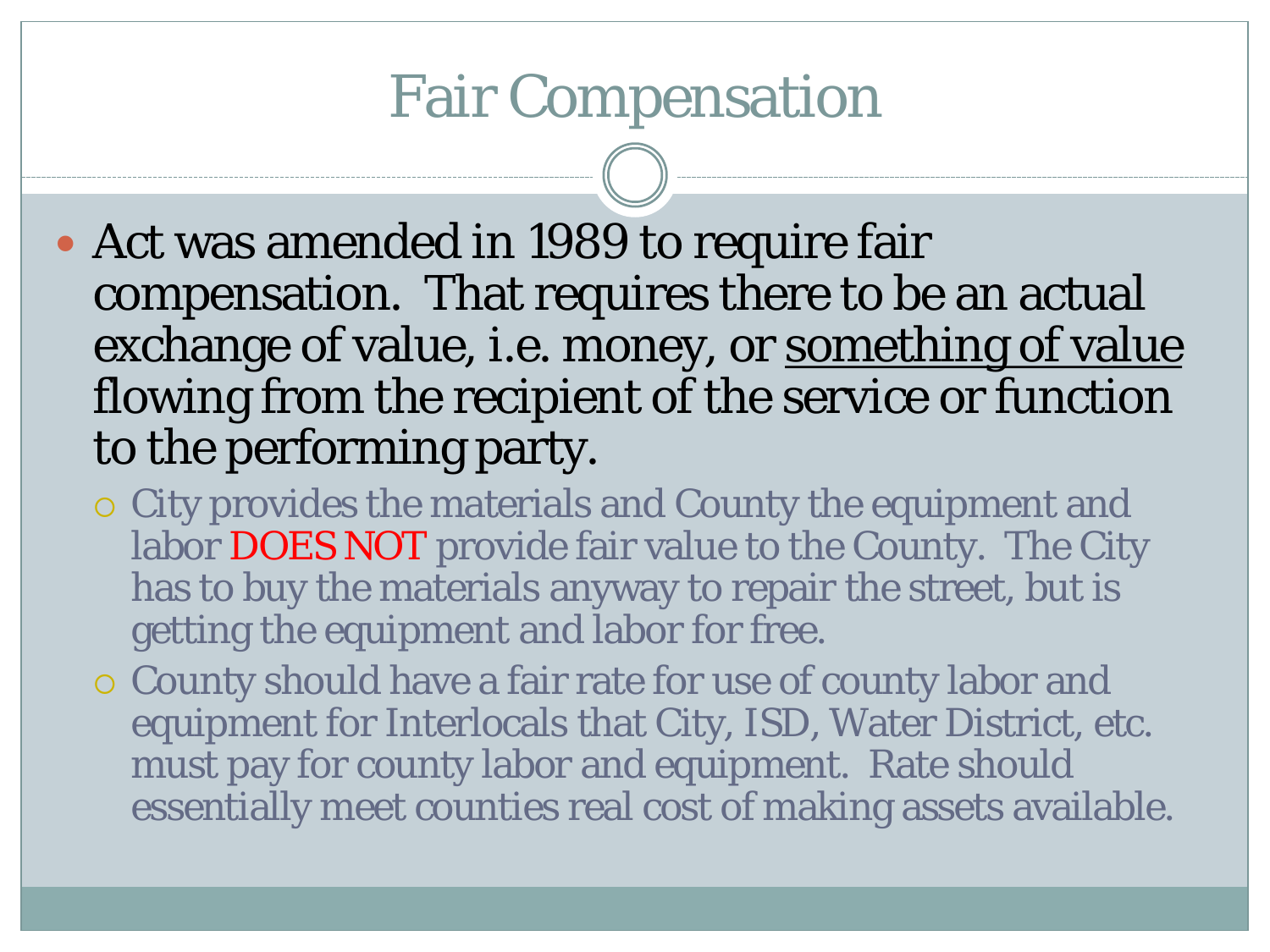- **Interlocal Agreement Between [County Name] County, Texas**
- **And the**
- **[Other Local Governmental Entity]**
- This Agreement is made on the \_\_\_\_\_ day of<br>20\_\_\_, by and between the County of [County Name], a political subdivision of the State of Texas, hereinafter referred to as "[County Name] County" and the [Other Local Governmental Entity], hereinafter referred to as the "[OTHER]".
- WHEREAS, the Interlocal Cooperation Act, Chapter 791 of the Texas Government Code authorizes units of local government to contract with one or more units of local government to perform government functions and services; and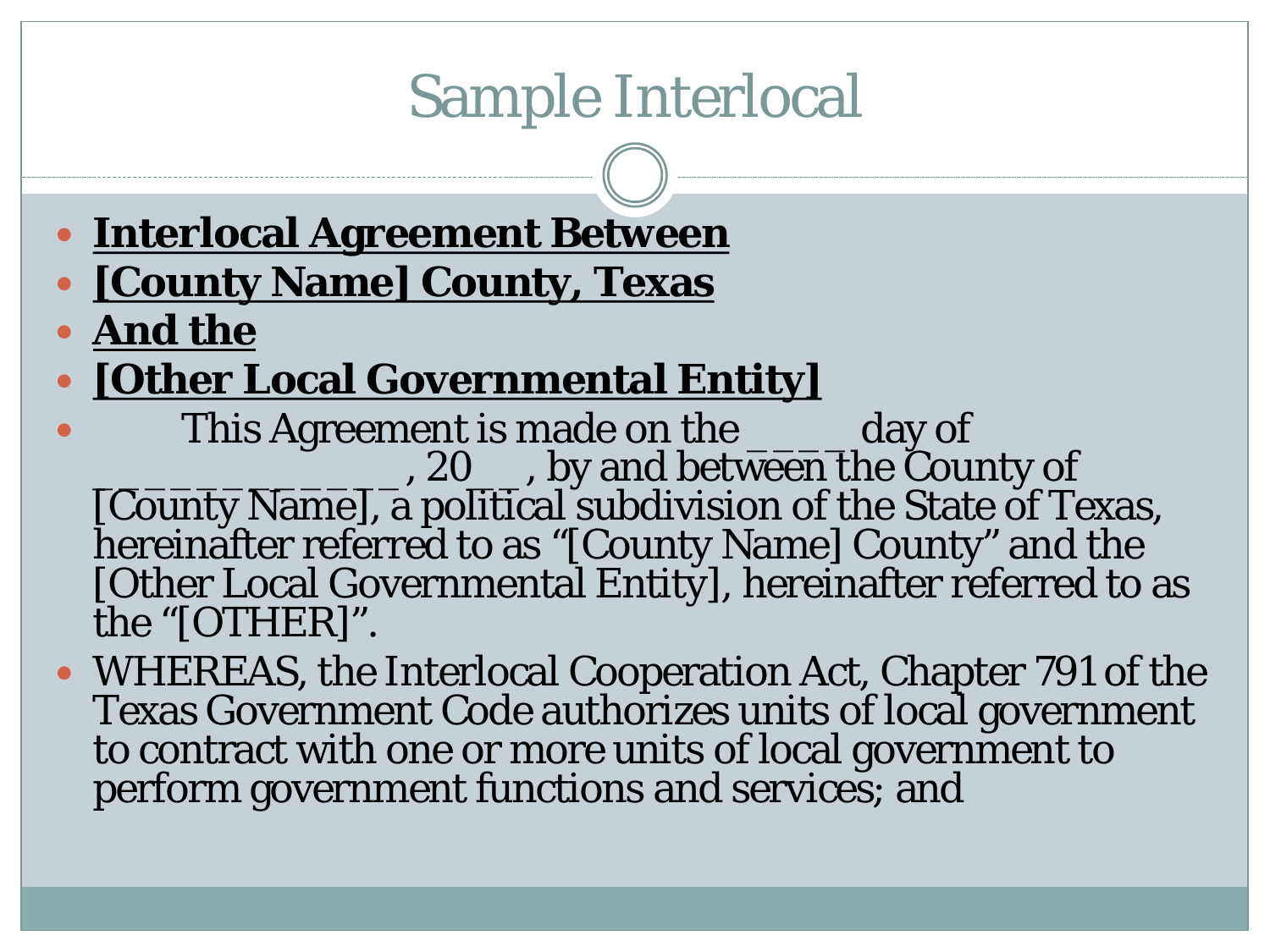WHEREAS, this Agreement is entered into pursuant to the authority, under the provisions of, and in accordance with, Chapter 791 of the Texas Government Code, for the performance of governmental functions and services; specifically, the

\_\_\_\_\_\_\_\_\_\_\_\_\_\_\_\_\_\_\_\_\_\_\_\_\_\_\_\_\_ (description of the project), and for such other and further acts of cooperation as the parties may subsequently agree to by the execution of a separate and specific agreement ratified by the governing bodies of each contracting party, specifically the Commissioners Court of [County Name] and the [Governing Board of the Other Entity]; and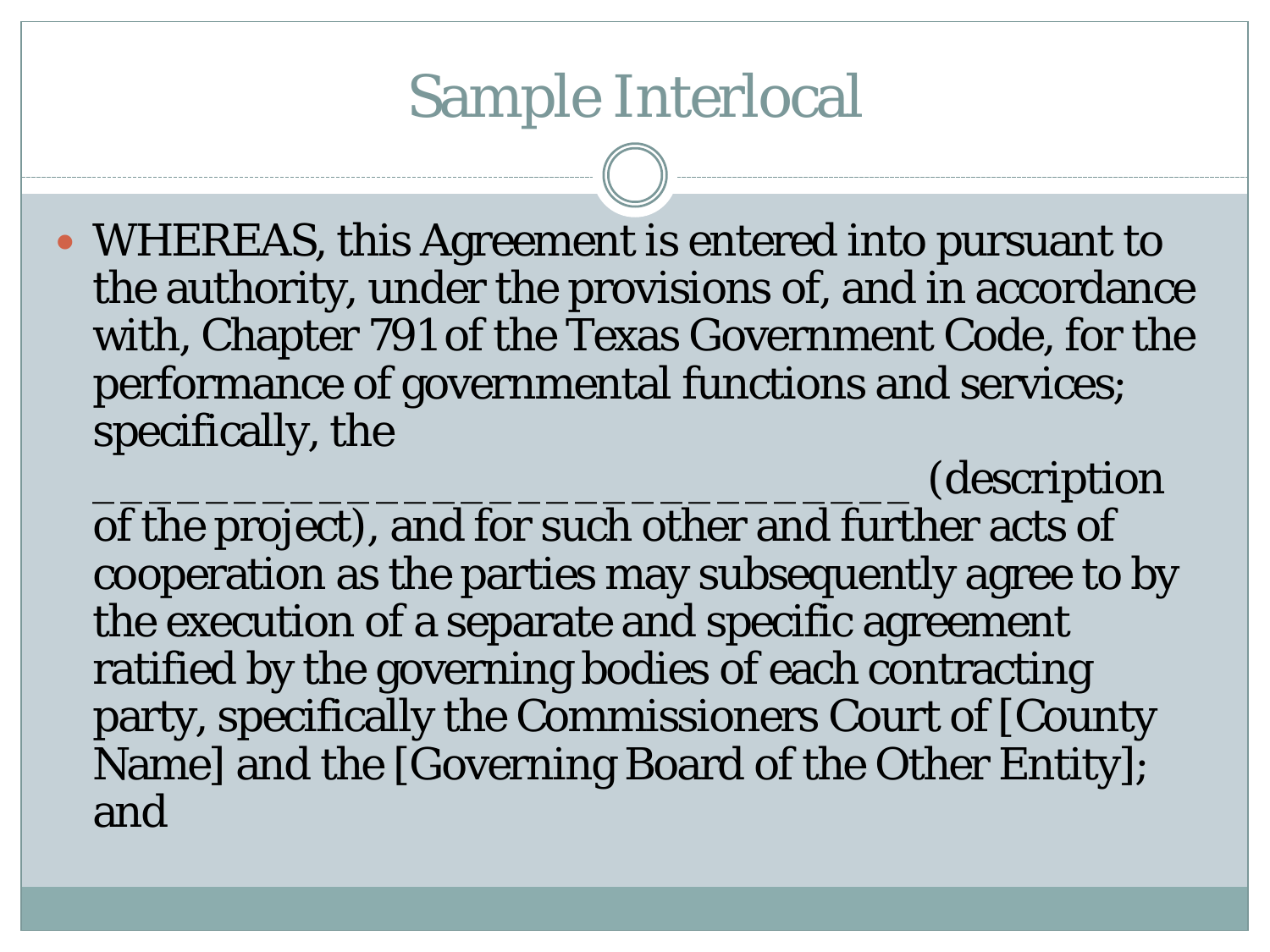- WHEREAS, [County Name] County provides these services to the citizens of [County Name] County, and has the capacity to service the needs of the [OTHER]; and
- WHEREAS, [County Name] County and the [OTHER] have investigated and determined that it would be advantageous and beneficial to both the [OTHER] and to [County Name] County and its inhabitants for [County Name] County to provide

\_\_\_\_\_\_\_\_\_\_\_\_\_\_\_\_\_\_\_\_\_\_\_\_\_\_\_\_\_\_\_\_\_ (description of project) services to the [OTHER]; and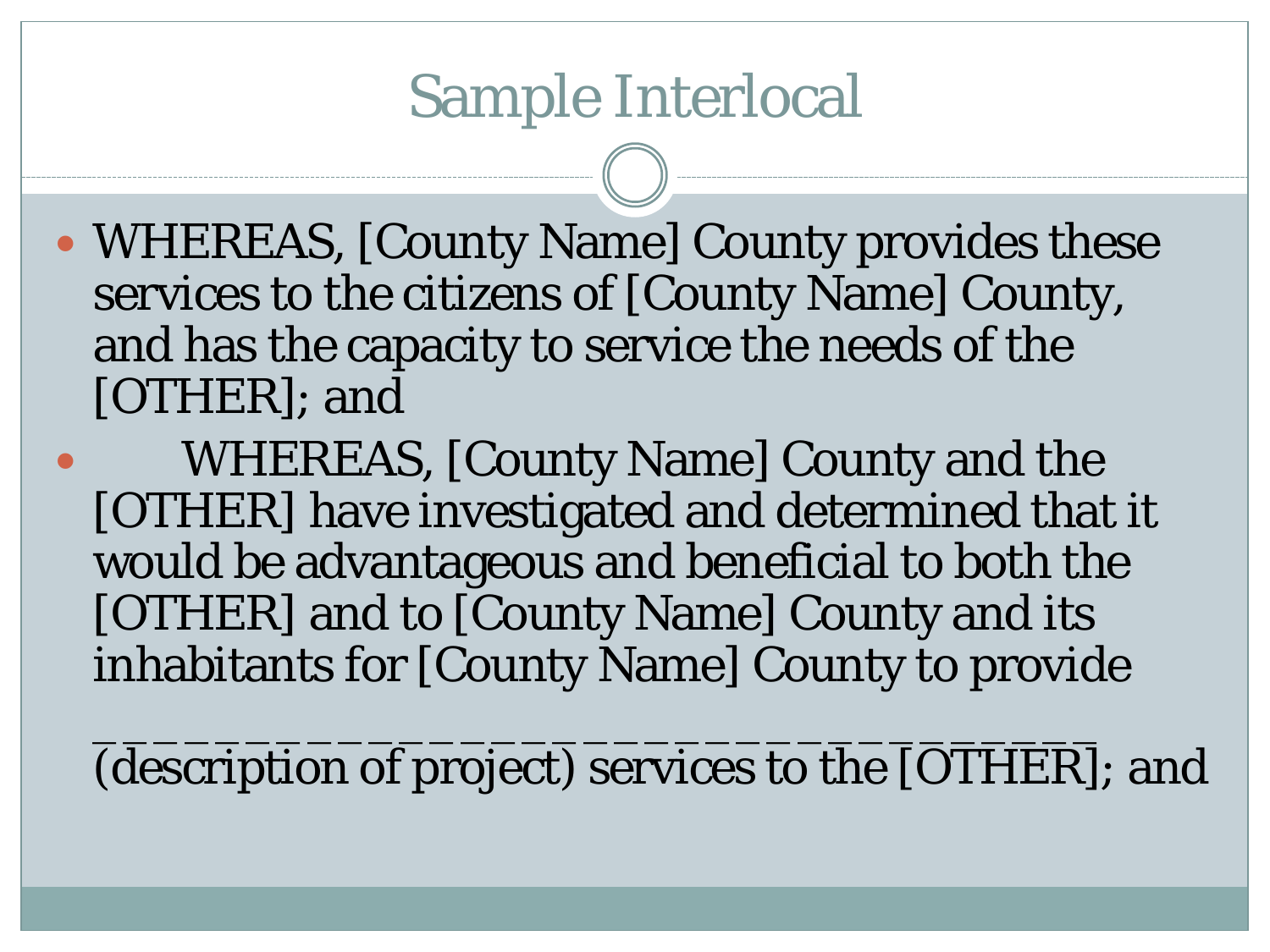- WHEREAS, the [OTHER] wishes to engage [County] Name] County to (description of project) on behalf of the [OTHER], and the [OTHER] desires to engage [County Name] County to provide such services; and
- WHEREAS, from time to time the [OTHER] may wish to engage [County Name] County in various additional services, such as hauling, dispensing, spreading, building, paving, or improving real property by the use of county owned earth moving equipment, together with the labor and materials necessary to accomplish a public purpose beneficial to the [OTHER] and to the people of [County Name] County, Texas; and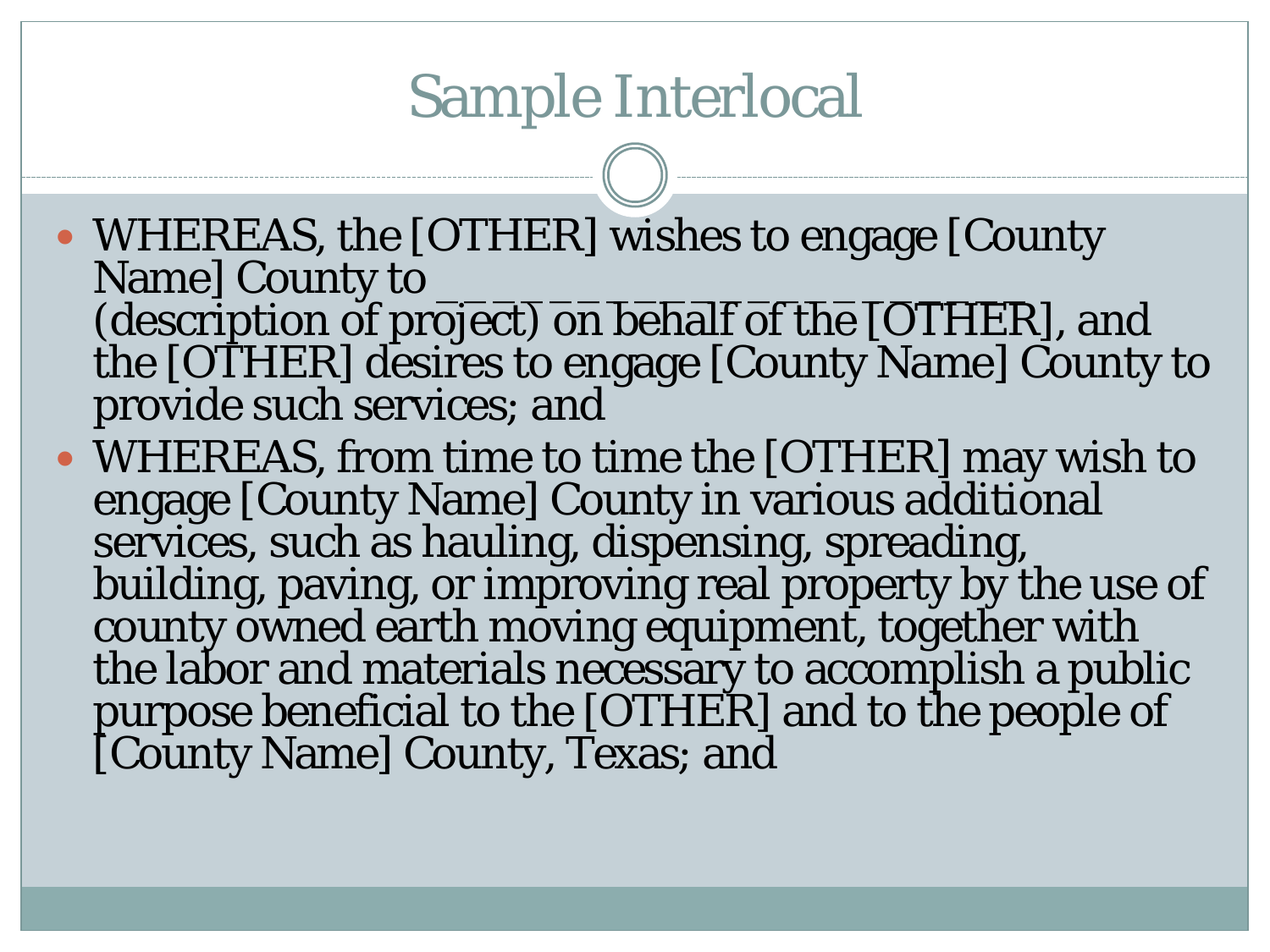- WHEREAS, the governing bodies of the [OTHER] and [County Name] County desire to foster good-will and cooperation between the two entities; and
- WHEREAS, the [OTHER] and [County Name] County, deem it to be in the best interest of both entities to enter into this Agreement relative to the

\_\_\_\_\_\_\_\_\_\_\_\_\_\_\_\_\_\_(description of project) and for such other and additional services as the parties may subsequently agree to by the execution of separate and specific agreements, and in consideration of the mutual covenants contained herein, the [OTHER] and [County Name] County agree as follows: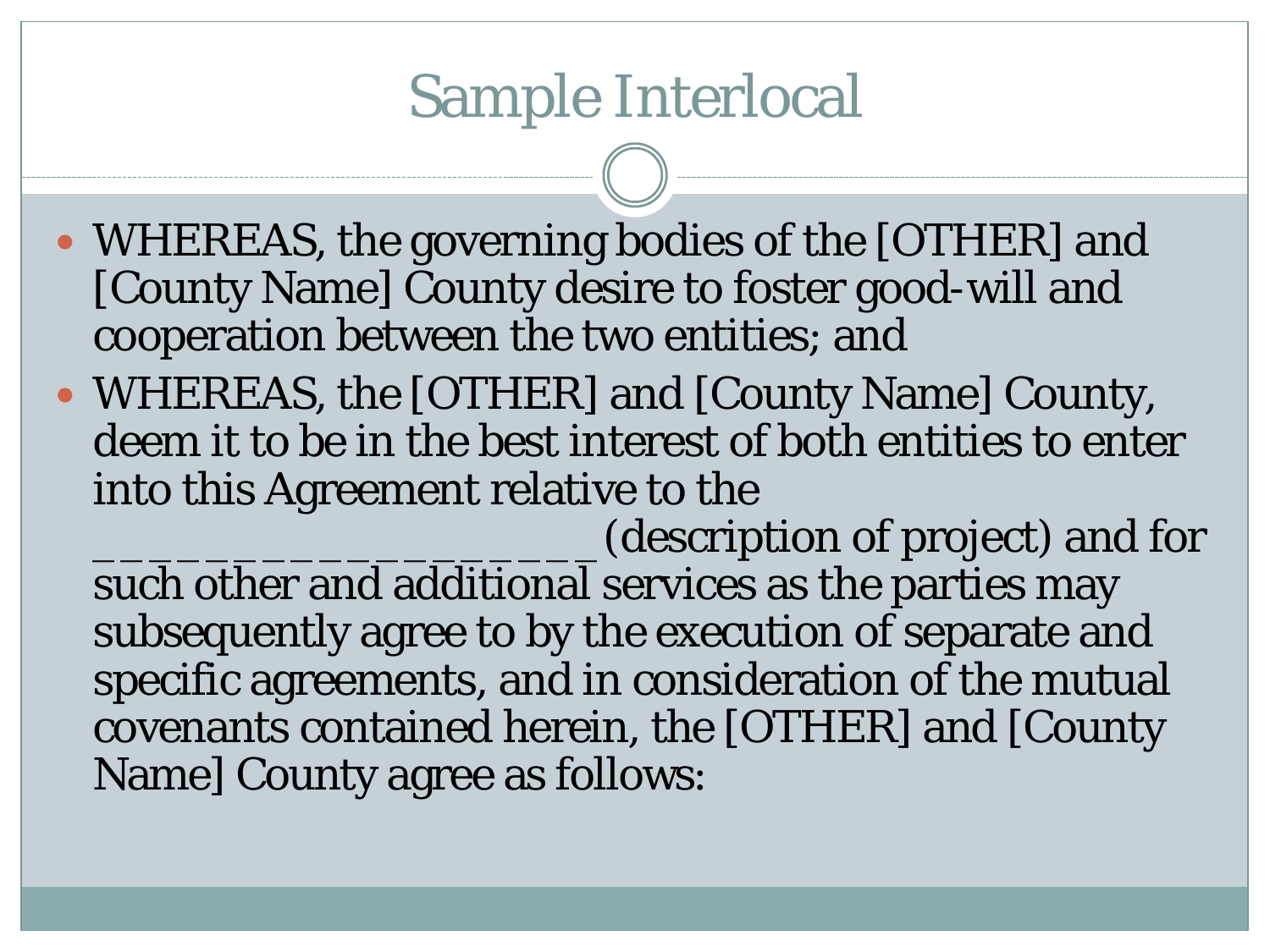#### **Services to be Performed**

- The [OTHER] agrees to engage [County Name] County to Let us the contract of the contract of the contract of the contract of the contract of the contract of the contract of the contract of the contract of the contract of the contract of the contract of the contract of the con specific work to be performed by the County) to the [OTHER],  $\,$ together with all incidental acts, procedures, and methods
	- necessary to accomplish the ends of such project.

#### **Duration of Agreement**

 Unless mutually initiated, cancelled, or terminated earlier with thirty (30) days written notice, this Agreement shall commence on the \_\_\_\_\_\_day of \_\_\_\_\_\_\_\_\_\_\_, 20\_\_\_\_\_. This contract expires at midnight on \_\_\_\_\_\_\_\_\_\_, 20\_\_\_. This contract may be extended for Three (3) annual renewals with the renewal fees and payments for each successive year to be negotiated and agreed to by the parties annually.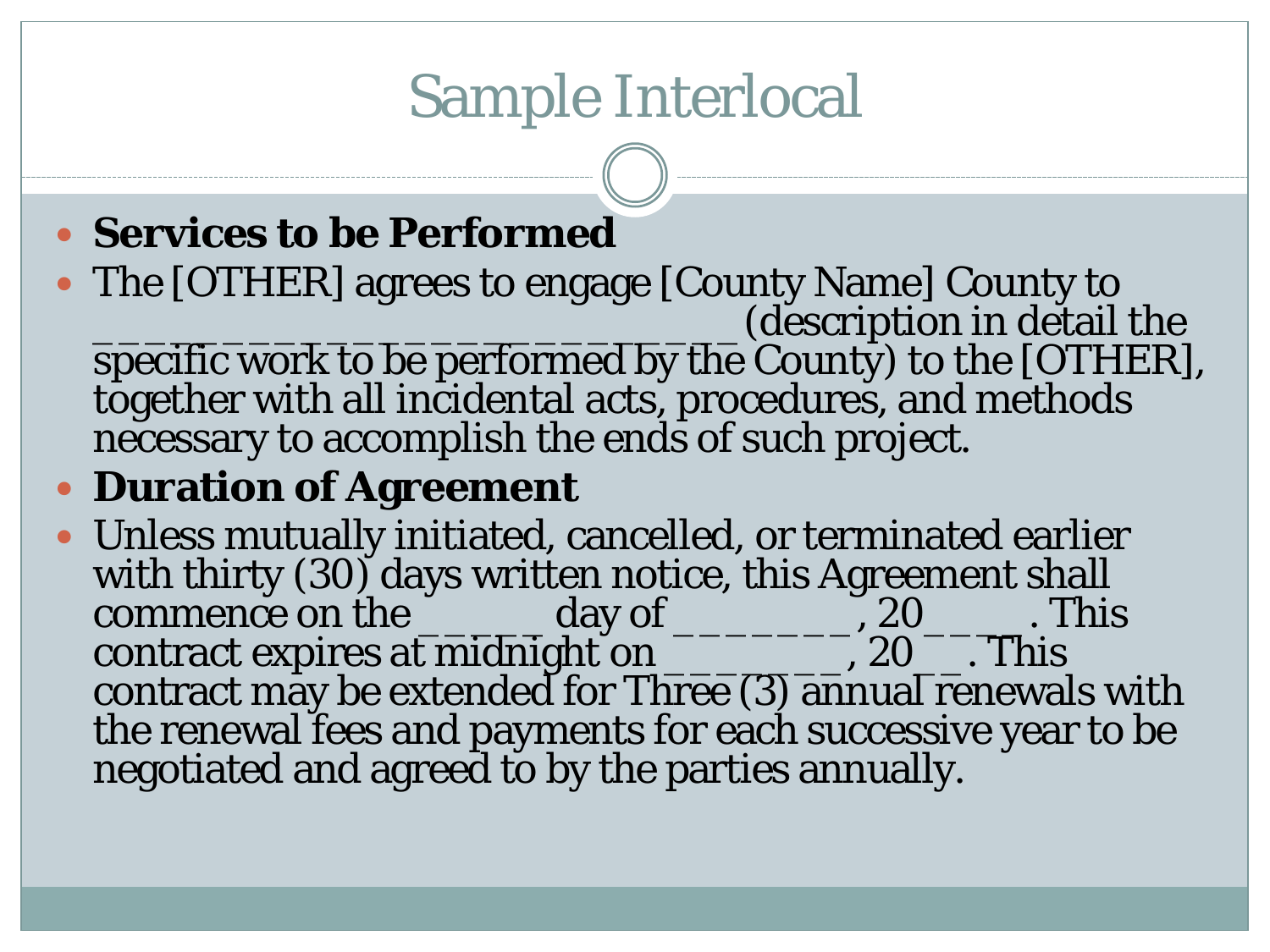### **Compensation**

 The [OTHER] shall [County Name] County for the services referred to in Paragraph I at the rate of \$\_\_\_\_\_\_\_\_, annually, on or before the \_\_\_\_ day of of each year, in twelve monthly installments of \$\_\_\_\_\_\_\_\_/ month. Each monthly installment payment is to be made on or before the 1st day of each month beginning <sup>1st</sup> day of 20\_\_\_\_\_\_. Compensation for any year shall be prorated should the Agreement be terminated, pursuant to Paragraph II prior to the expiration of the service year in effect at the time of the termination.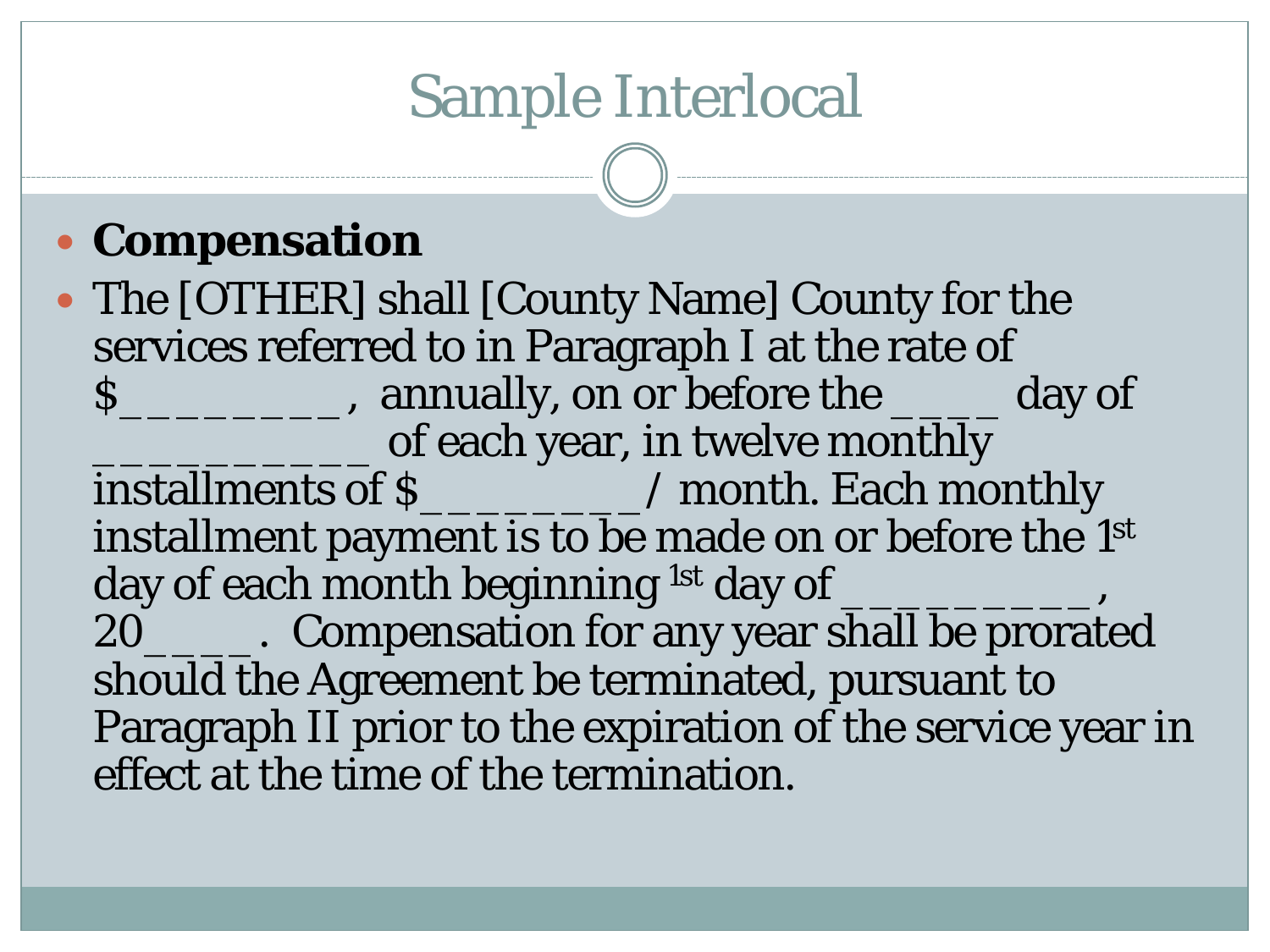### **• Relationship of Parties**

• The parties intend that [County Name] County, in performing services specified in this agreement, shall act as an independent contractor and shall have control of its work and the manner in which it is performed. Neither [County Name] County, its agents, employees, volunteer help or any other person operating under this Agreement, shall be considered an agent or employee of the [OTHER] and shall not be entitled to participate in any pension or other benefits that [County Name] County provides its employees.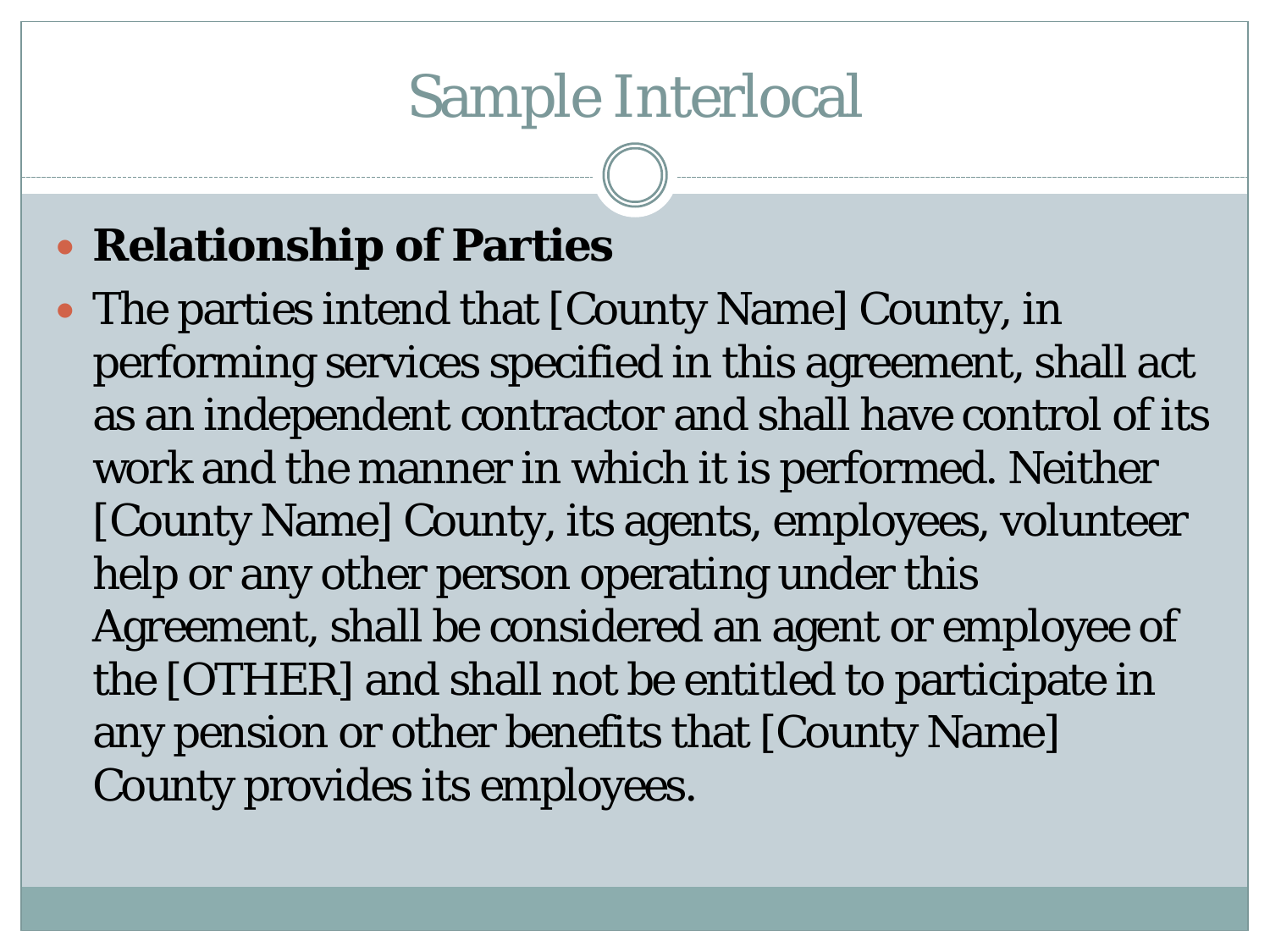### **Notice to Parties**

• Any notice given hereunder by either party to the other shall b in writing and may be affected by personal delivery in writing or by certified mail, return receipt requested. Notice to [County Name] County shall be sufficient if made or addressed to the office of the County Judge,

\_\_\_\_\_\_\_\_\_\_\_\_\_\_\_\_\_\_\_\_\_\_\_\_\_\_\_\_\_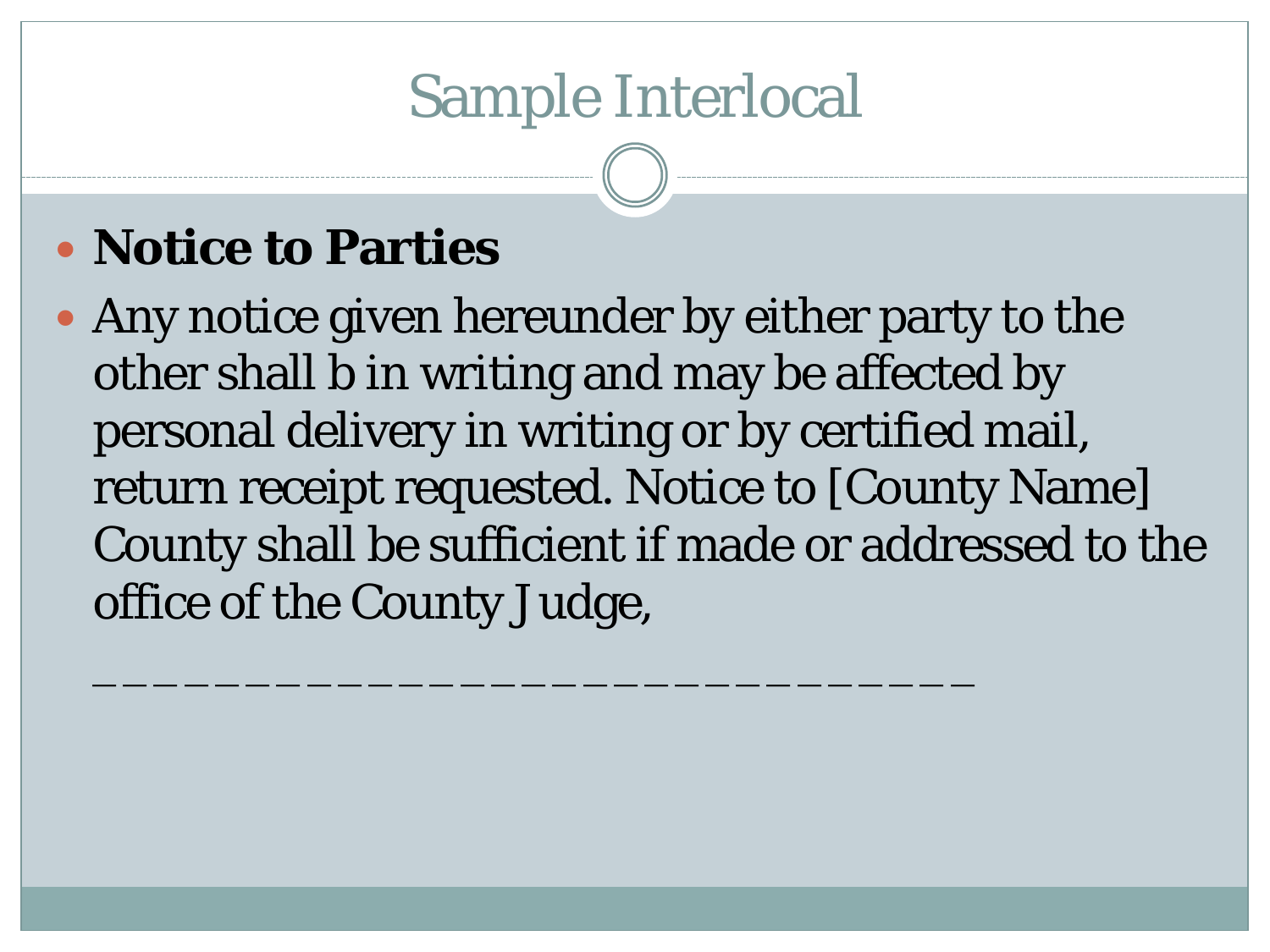• Notice to the [OTHER] shall be sufficient if made or addressed to the office of Superintendent, [Other Local Governmental Entity],

\_\_\_\_\_\_\_\_\_\_\_\_\_\_\_\_\_\_\_\_\_\_\_\_\_\_\_\_\_\_\_\_\_\_.

Each party may change the address for notice to it by giving notice of such change in accordance with the provisions of this paragraph.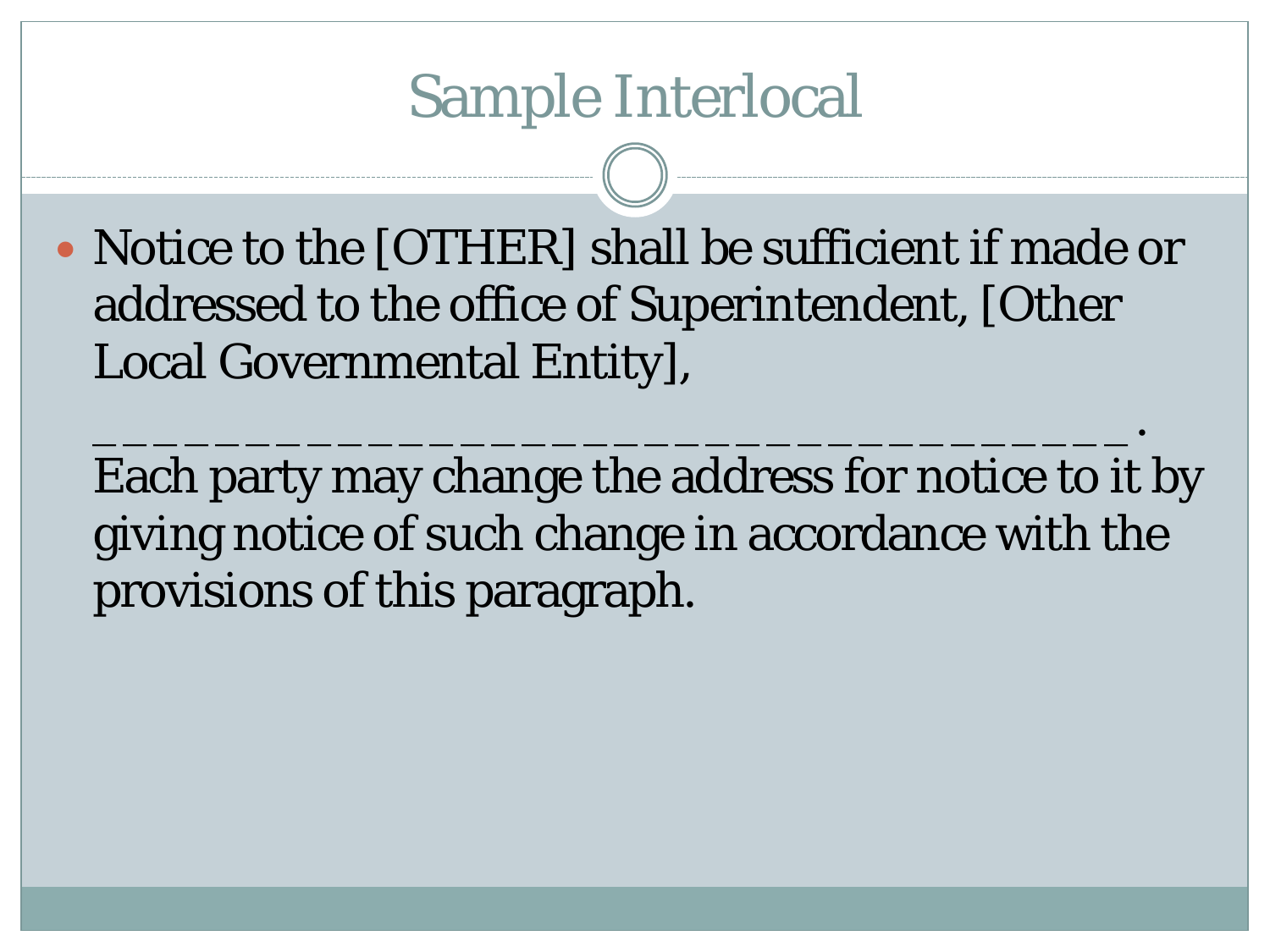### **Miscellaneous Provisions**

#### Indemnification

 [OTHER] agrees to promptly defend, indemnify and hold [County Name] County harmless from and against any and all claims, demands, suits, causes of action, and judgments for (a) damages to the loss of property of any person; and/or (b) death, bodily injury, illness, disease, loss of services, or loss of income or wages to any person, arising out of incident to, concerning or resulting from the negligent or willful act or omissions of the [OTHER], its agents, officers, and or employees in the performance of activities of duties pursuant to this Agreement.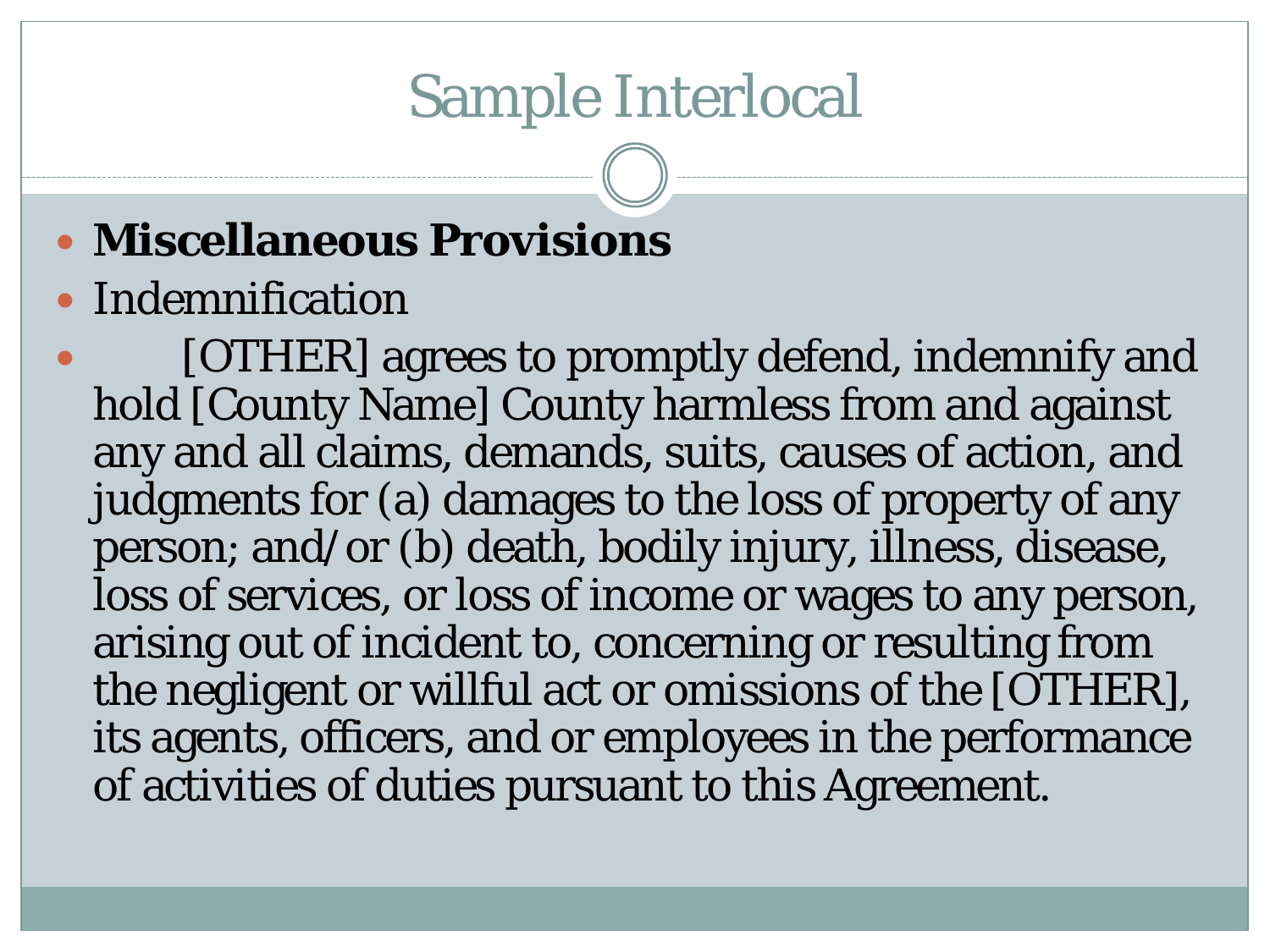#### Entire Agreement

- This Agreement contains the entire Agreement between the parties relating to the rights herein granted and the obligations herein assumed. Any oral representations or modifications concerning this instrument shall be of no force or effect except in a subsequent modification in writing signed by both parties.
- This Agreement shall be governed by and constructed in accordance with the laws of the State of Texas. No assignment of this Agreement or of any right accrued hereunder shall be made, in whole or in part, by either party without the prior written consent of the other party. Venue shall be in [County Name] County, Texas.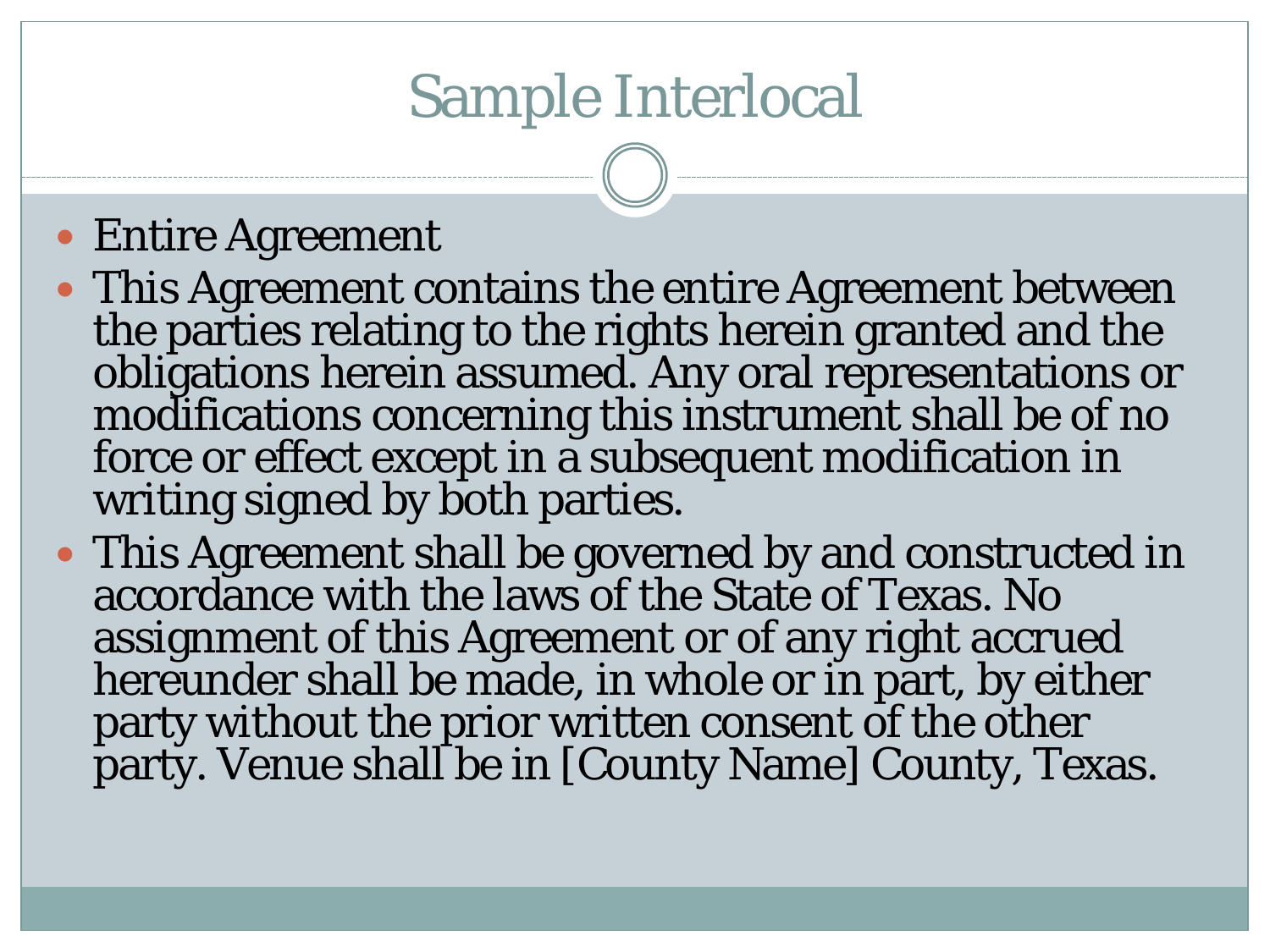- The undersigned officer and/or agents of the parties hereto are the properly authorized officials of the party presented and have the necessary authority to execute this Agreement on behalf of the parties hereto and each party hereby certifies to the other that any necessary resolutions extending said authority have been duly passed and approved and are now in full force and effect.
- EXECUTED by the parties hereto, each respective entity acting by and through its duly authorized official as required by law, on the date specified on the multiple counterpart executed by such entity.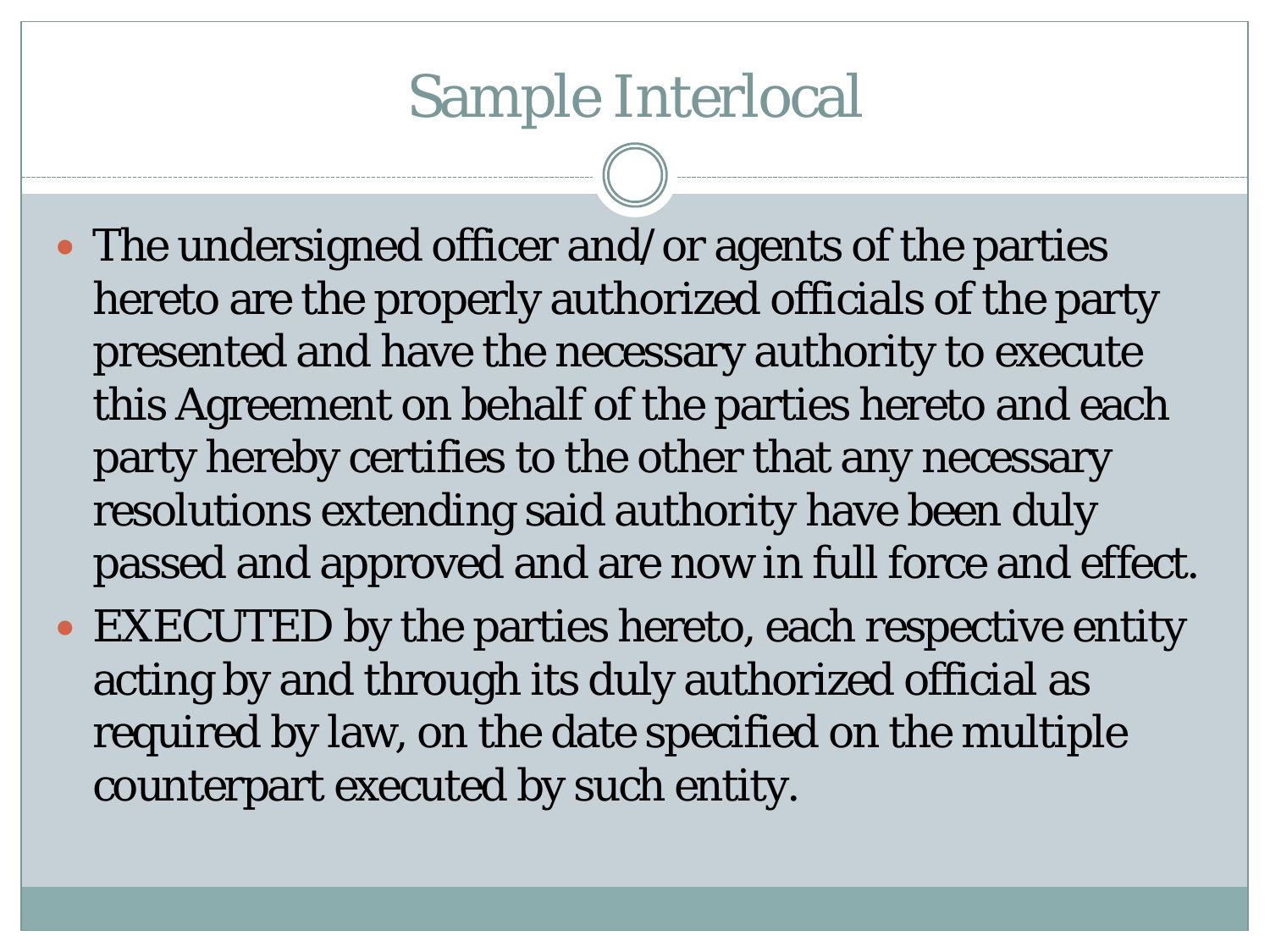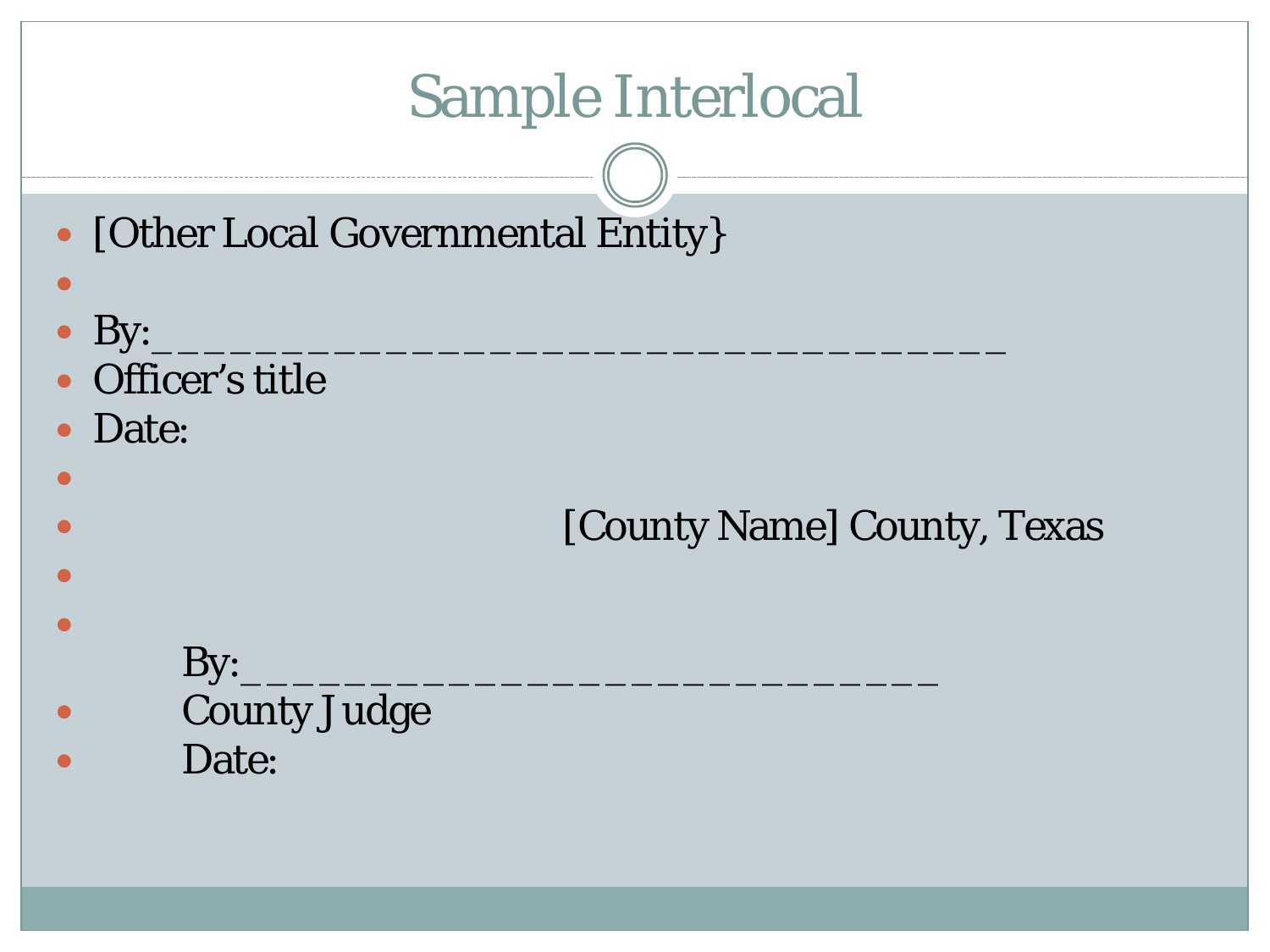Separate Approval

- IN THE COMMISSIONERS COURT OF • [COUNTY NAME] COUNTY, TEXAS
- SEPARATE WRITTEN APPROVAL OF INTERLOCAL
- COOPERATION CONTRACT WITH
- [OTHER GOVERNMENTAL ENTITY]
- FOR

 $\bullet$ 

• **[DESCRIPTION OF PROJECT]**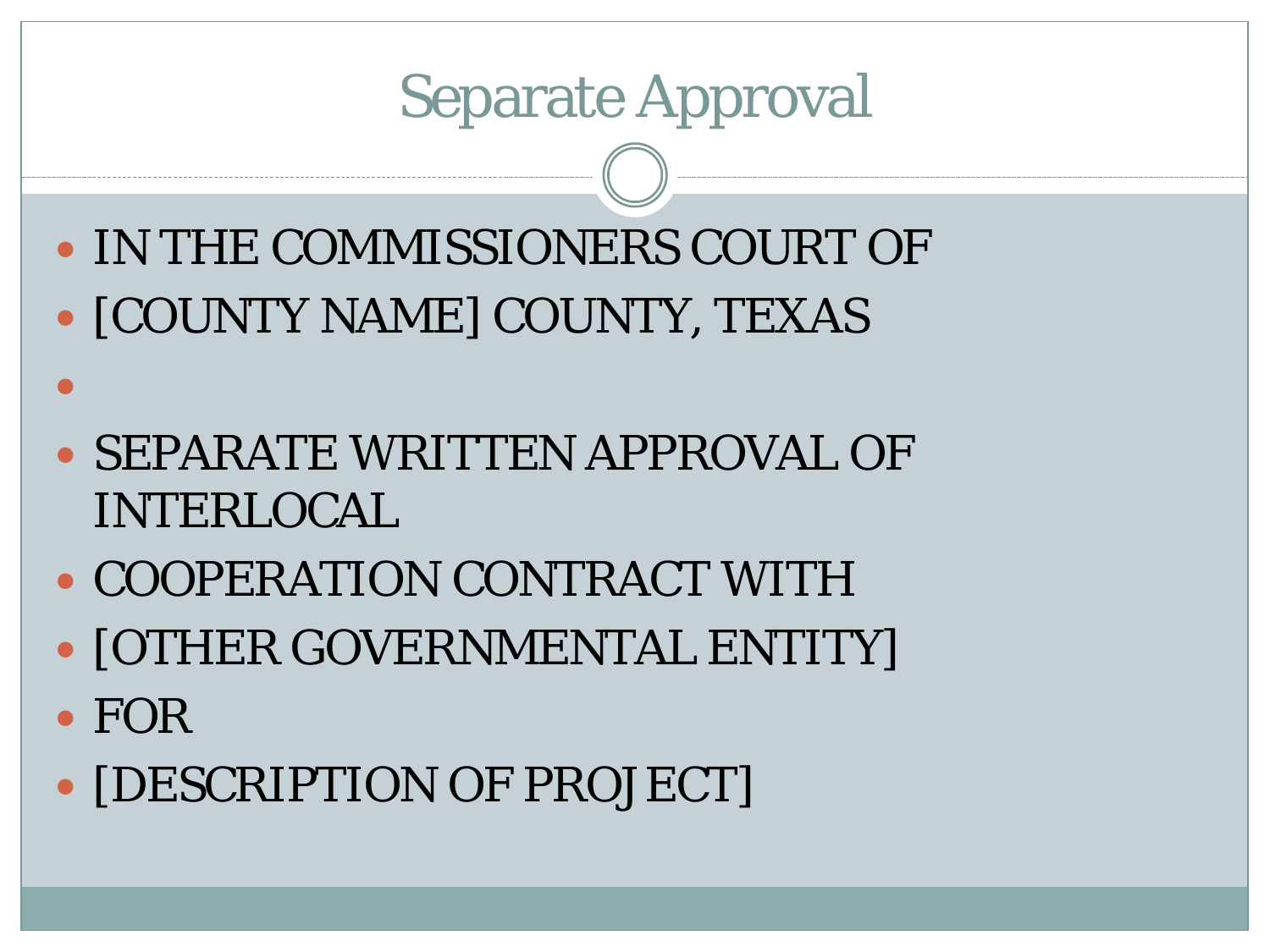### Separate Agreement

 The Commissioners Court of [COUNTY NAME] County, Texas, in compliance with §791.014 of the Texas Government Code, otherwise known as the Interlocal Cooperation Act, and before the commencement of any work to construct, improve, or repair the subject matter of an Interlocal Contract with [OTHER GOVERNMENTAL ENTITY\, hereby authorizes and approves this separate specific written approval for the proposed project. In this regard, the following provisions apply to such proposed Interlocal Cooperation Contract: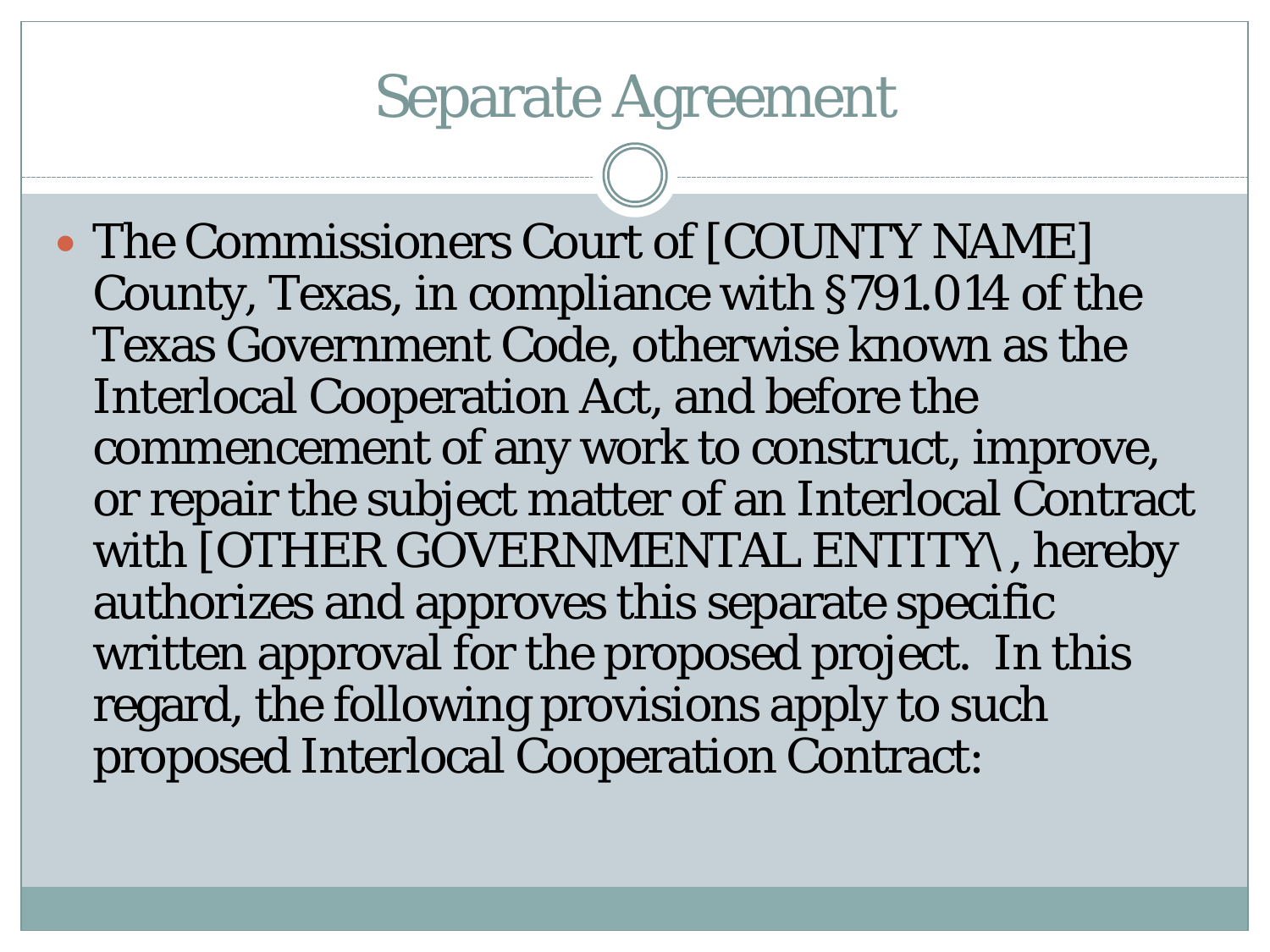### Separate Agreement

- This approval is separate and distinct from the Interlocal Cooperation Contract itself.
- The proposed project is for [COUNTY NAME] County to: DESCRIBE PROJECT, AND INCLUDE SUFFICIENT DETAIL TO IDENTIFY THE SCOPE OF WORK, AND LOCATION OF THE PROJECT, IF POSSIBLE BY REFERENCE TO PROPERTY DESCRIPTION IN DEED RECORDS
- The Commissioners Court of [COUNTY NAME] County, Texas specifically finds that herein described project would serve a public purpose, and would be beneficial to the citizens of [COUNTY NAME] County, Texas.
- Date:

 $\bullet$